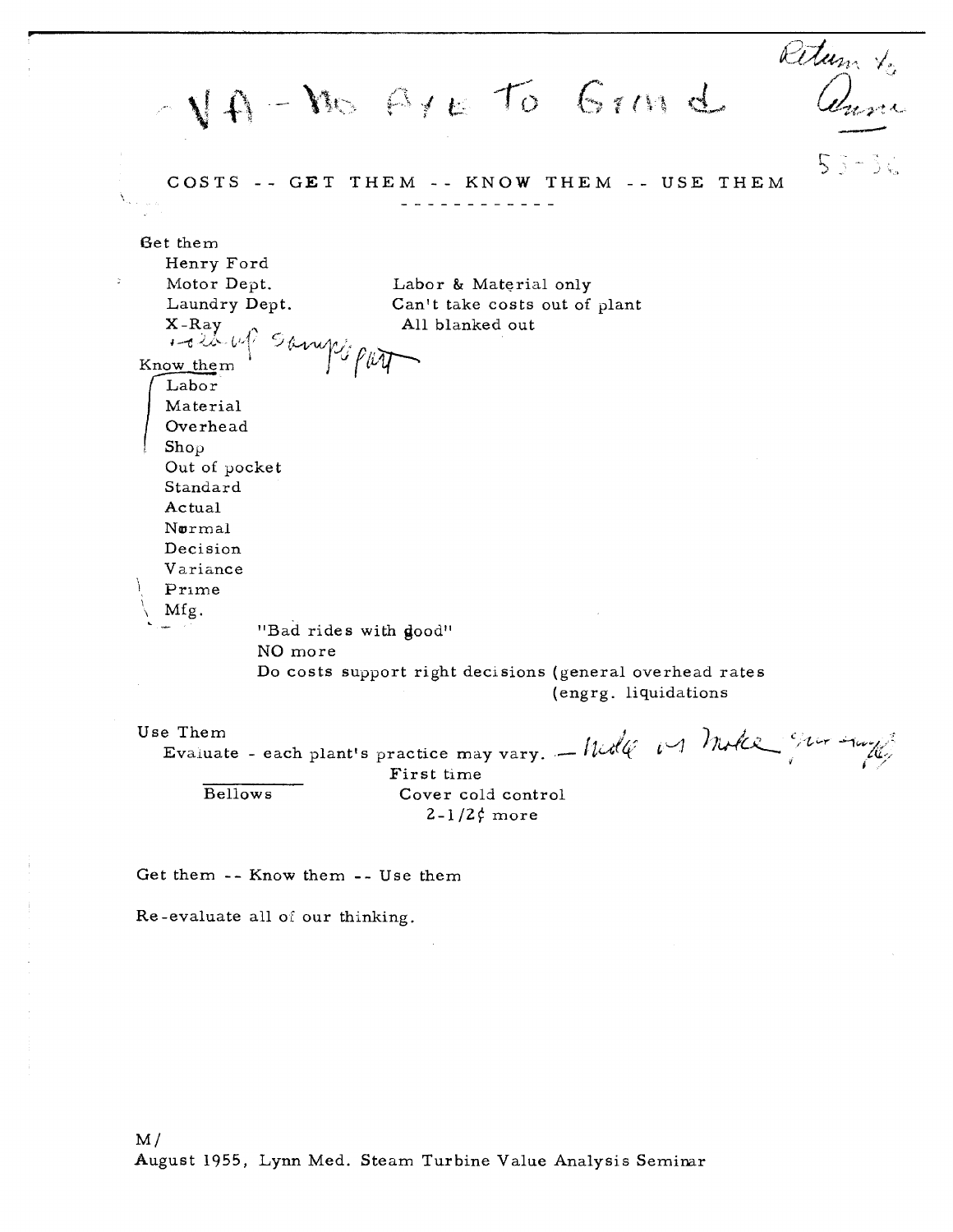## COSTS -- GET THEM -- KNOW THEM -- USE THEM \*\*\*\*\*\*\*\*\*\*\*\*

Get them

| <b>Henry Ford</b> |                               |
|-------------------|-------------------------------|
| Motor Dept.       | Labor & Material only         |
| Laundry Dept.     | Can't take costs out of plant |
| X-Ray             | All blanked out               |

Know them

Labor **Material** Overhead Shop Out of pocket Standard Actual **Nurmal** Decision Variance Prime Mfg.

"Bad rides with good" NO more

Do costs support right decisions (general overhead rates (engrg. liquidations

 $2 - 1/2f$  more

Use Them Evaluate - each plant's practice may vary. First time Cover cold control **Bellows** 

Get them -- Know them -- Use them

Re-evaluate all of our thinking.